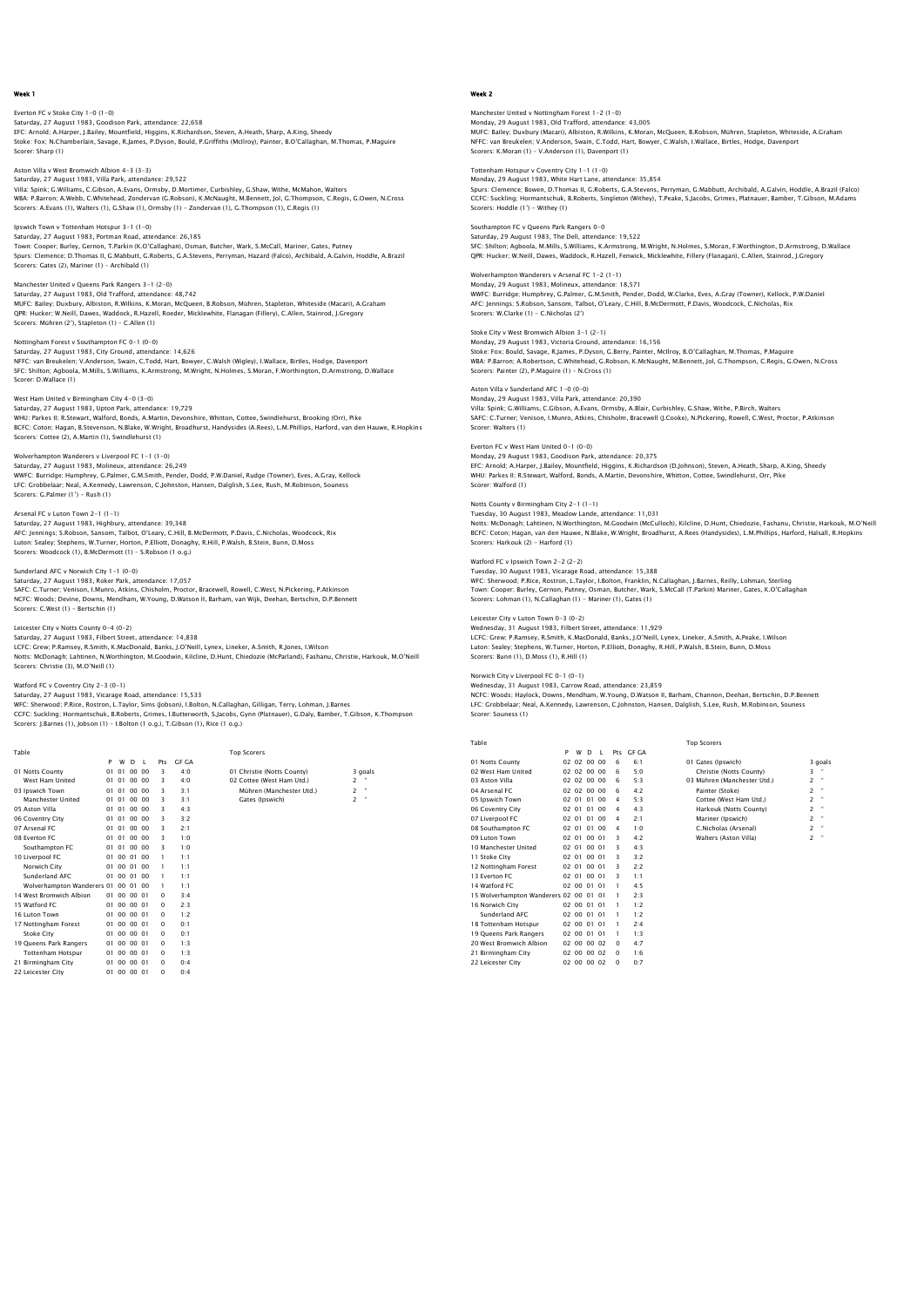#### Birmingham City v Watford FC 2-0 (1-0) Saturday, 3 September 1983, St. Andrew's, attendance: 11,931 BCFC: Coton; Hagan, van den Hauwe, N.Blake, W.Wright, Broadhurst, A.Rees, L.M.Phillips, Harford, Halsall, R.Hopkins WFC: Sherwood; P.Rice, Rostron, Patching (Jobson), Terry, Franklin, N.Callaghan, J.Barnes, Reilly, Jackett, Lohman Scorers: R.Hopkins (1), Halsall (1)

## Tottenham Hotspur v West Ham United 0-2 (0-2) Saturday, 3 September 1983, White Hart Lane, attendance: 38,042

Spurs: Clemence; Hughton, D.Thomas II, G.Roberts, G.A.Stevens, Perryman, G.Mabbutt, Falco, A.Galvin, Hoddle (P.Miller), Crooks<br>WHU: Parkes II; R.Stewart, Walford, Bonds, A.Martin, Devonshire, Whitton, Cottee, Swindlehurst, Scorers: Whitton (1), Swindlehurst (1)

#### Liverpool FC v Nottingham Forest 1-0 (0-0) Saturday, 3 September 1983, Anfield Road, attendance: 31,376

LFC: Grobbelaar; Neal, A.Kennedy, Lawrenson, C.Johnston, Hansen, Dalglish, S.Lee, Rush, M.Robinson (D.Hodgson), Souness NFFC: van Breukelen; V.Anderson, Swain, C.Todd, Hart, Bowyer, C.Walsh, I.Wallace, Birtles, Hodge, Davenport Scorer: Rush (1)

#### Coventry City v Everton FC 1-1 (1-1)

Saturday, 3 September 1983, Highfield Road, attendance: 12,532 CCFC: Suckling: Hormantschuk, B.Roberts, Grimes, T.Peake, S.Jacobs, Singleton (Withey), G.Daly, Platnauer, T.Gibson, M.Adams<br>EFC: Arnold; A.Harper, J.Bailey, K.Ratcliffe, Higgins, K.Richardson, Steven, A.Heath (D.Johnson),

#### West Bromwich Albion v Leicester City 1-0 (1-0)

Saturday, 3 September 1983, The Hawthorns, attendance: 12,016<br>WBA: P.Barron; Zondervan, C.Whitehead, G.Robson, K.McNaught, M.Bennett, Jol, G.Thompson, C.Regis, G.Owen, N.Cross<br>LCFC: Grew; P.Ramsey, R.Smith, K.MacDonald, Ba Scorer: C.Whitehead (1)

#### Notts County v Ipswich Town 0-2 (0-0)

Saturday, 3 September 1983, Meadow Lane, attendance: 9,023<br>Notts: McDonagh; Lahtinen, N.Worthington, M.Goodwin (Christle), Kilcline, D.Hunt, Chiedozie, Fashanu, McCulloch, Harkouk, M.O'Neill<br>Town: Cooper; Burley, Gernon, P Scorers: Fashanu (1 o.g.), Mariner (1)

Scorer: Mühren (1)

Stoke City v Manchester United 0–1 (0–0)<br>Saturday, 3 September 1983, Victoria Ground, attendance: 23,704<br>Stoke: Fox, Bould, Savage, R.James, P.Dyson, G.Berry, Painter, McIIroy, B.O'Callaghan, M.Thomas, P.Maguire (M.Chamber

Queens Park Rangers v Aston Villa 2-1 (1-0) Saturday, 3 September 1983, Loftus Road, attendance: 16,922 QPR: Hucker; W.Neill, Dawes, Waddock, R.Hazell, Fenwick, Micklewhite, Fillery, C.Allen, Stainrod, J.Gregory (I.Stewart)<br>Villa: Spink; G.Williams, C.Gibson, A.Evans, Ormsby, D.Mortimer, Curbishley, G.Shaw, Withe, McMahon, W Scorers: Stainrod (1), Withe (1 o.g.) - Withe (1)

## $r$ land AFC 4-1 (0-0)

Saturday, 3 September 1983, Kenilworth Road, attendance: 10,846 Luton: Sealey; Stephens, W.Turner, Horton, P.Elliott, Donaghy, R.Hill, B.Stein, P.Walsh, Bunn, D.Moss SAFC: C.Turner; Venison, I.Munro, Atkins, Chisholm, S.Elliott, N.Pickering, Rowell, C.West, Proctor, P.Atkinson Scorers: R.Hill (1), P.Walsh (1), I.Munro (1 o.g.), B.Stein (1) – C.West (1)

### Southampton FC v Arsenal FC 1-0 (0-0)

Saturday, 3 September 1983, The Dell, attendance: 19,377<br>Saturday, 3 September 1983, The Dell, attendance: 19,377<br>SEC: Shilton: Anboola, M.Mills. S.Williams. K.Armstrong. M.Wright. N.Holmes. Baird. E.Worthington, D.Armstro SFC: Shilton; Agboola, M.Mills, S.Williams, K.Armstrong, M.Wright, N.Holmes, Baird, F.Worthington, D.Armstrong, D.Wallace<br>AFC: Jennings; S.Robson, Sansom, Talbot, O'Leary, C.Hill, B.McDermott (C.Whyte), P.Davis, Woodcock,

#### Wolverhampton Wanderers v Norwich City 0-3 (0-2) Saturday, 3 September 1983, Molineux, attendance: 13,713

WWFC: Burridge; Humphrey, G.Palmer, G.M.Smith, Pender, Dodd, Towner, P.W.Daniel, Eves, W.Livingstone, Kellock (W.Clarke)<br>NCFC: Woods; Haylock, Downs, Mendham, W.Young, D.Watson II, Barham, Channon, Deehan, Bertschin, van W

| Table                            |   |       |              |              |                |         | <b>Top Scorers</b>           |                |              |
|----------------------------------|---|-------|--------------|--------------|----------------|---------|------------------------------|----------------|--------------|
|                                  | P | w     | <sup>D</sup> | $\mathbf{I}$ | Prs            | GE GA   |                              |                |              |
| 01 West Ham United               |   |       | 03 03 00 00  |              | 9              | 7.0     | 01 Mariner (Ipswich)         |                | 3 goals      |
| 02 Ipswich Town                  |   |       | 03 02 01 00  |              | 7              | 7:3     | Mühren (Manchester Utd.)     | 3              |              |
| 03 Liverpool FC                  |   |       | 03 02 01 00  |              | $\overline{7}$ | 3:1     | Christie (Notts County)      | 3              | $\mathbf{u}$ |
| 04 Southampton FC                |   |       | 03 02 01 00  |              | $\overline{7}$ | 2.0     | Gates (Ipswich)              | 3              | $\mathbf{u}$ |
| 05 Luton Town                    |   |       | 03 02 00 01  |              | 6              | 8:3     | 05 C.Nicholas (Arsenal)      | $\overline{c}$ | ×            |
| 06 Notts County                  |   |       | 03 02 00 01  |              | 6              | 6.3     | Harkouk (Notts County)       | $\overline{c}$ | $\mathbf{u}$ |
| 07 Manchester United             |   |       | 03 02 00 01  |              | 6              | 5:3     | Walters (Aston Villa)        | $\overline{c}$ | ×            |
| 08 Aston Villa                   |   |       | 03 02 00 01  |              | 6              | 6.5     | R.Hill (Luton)               | $\overline{c}$ | $\mathbf{u}$ |
| 09 Arsenal FC                    |   |       | 03 02 00 01  |              | 6              | 4.3     | Rush (Liverpool)             | $\overline{c}$ | ×            |
| 10 Coventry City                 |   | 03 01 | 02 00        |              | 5              | 5.4     | Deehan (Norwich)             | $\overline{c}$ | $\mathbf{u}$ |
| 11 Norwich City                  |   | 03 01 | 0101         |              | 4              | 4.2     | C.West (Sunderland)          | $\overline{c}$ | ×            |
| 12 Everton EC                    |   | 03 01 | 0101         |              | 4              | 2.2     | Cottee (West Ham Utd.)       | $\overline{c}$ | ×            |
| 13 Queens Park Rangers           |   | 03 01 | 0101         |              | 4              | 3.4     | Swindlehurst (West Ham Utd.) | $\overline{c}$ | $\mathbf{u}$ |
| 14 Stoke City                    |   | 03 01 | 0002         |              | з              | 3:3     | Bertschin (Norwich)          | $\overline{c}$ | $\mathbf{u}$ |
| 15 Nottingham Forest             |   | 03 01 | 0002         |              | з              | 2:3     | Painter (Stoke)              | $\overline{c}$ | $\mathbf{u}$ |
| 16 West Bromwich Albion          |   | 03 01 | 0002         |              | з              | 5.7     |                              |                |              |
| 17 Birmingham City               |   | 03 01 | 0002         |              | 3              | 3.6     |                              |                |              |
| 18 Watford FC                    |   |       | 03 00 01 02  |              | 1              | $4 - 7$ |                              |                |              |
| 19 Sunderland AFC                |   |       | 03 00 01 02  |              | 1              | 2.6     |                              |                |              |
| <b>Tottenham Hotspur</b>         |   |       | 03 00 01 02  |              | 1              | 2:6     |                              |                |              |
| Wolverhampton Wanderers 03 00 01 |   |       |              | 02           | -1             | 2.6     |                              |                |              |
| 22 Leicester City                |   |       | 03 00 00 03  |              | $\Omega$       | 0:8     |                              |                |              |

## Week 4

# Liverpool FC v Southampton FC 1–1 (0–0)<br>Tuesday, 6 September 1983, Anfield Road, attendance: 26,331<br>LFC: Grobbelaar; Neal, A.Kennedy, Lawrenson, C.Johnston, Hansen, Dalqlish, S.Lee, Rush, M.Robinson, Souness

SFC: Shilton; Agboola, M.Mills, S.Baker, K.Armstrong, M.Wright, N.Holmes, Baird, F.Worthington (Foyle), D.Armstrong, D.Wallace Scorers: Rush (1) – M.Mills (1)

## Queens Park Rangers v Watford FC 1-1 (1-1) Tuesday, 6 September 1983, Loftus Road, attendance: 17,111

QPR: Hucker; W.Neill, Dawes, Waddock, R.Hazell, Fenwick, Micklewhite, I.Stewart (Flanagan), C.Allen, Stainrod, J.Gregory WFC: Sherwood; C.A.Palmer, Jackett, Jobson, Sims, Franklin, N.Callaghan, J.Barnes, Reilly, Lohman, Rostron Scorers: Stainrod (1) – J.Barnes (1)

## West Ham United v Leicester City 3-1 (1-1)

Tuesday, 6 September 1983, Upton Park, attendance: 22,131<br>WHU: Parkes II; R.Stewart, Walford, Bonds, A.Martin, Devonshire, Whitton, Cottee, Swindlehurst, Brooking, Pike<br>LCFC: Grew, P.Ramsey, R.Smith, K.MacDonald, Rennie, A

## Luton Town v Norwich City 2-2 (0-2)<br>Tuesday, 6 September 1983, Kenilworth Road, attendance: 11.095

Tuesday, 6 September 1983, Kenilworth Road, attendance: 11,095<br>Luton: Sealey; Stephens, W.Turner, Horton, P.Elliott, Donaghy, R.Hill, B.Stein, P.Walsh, Bunn (Antic), D.Moss<br>NCFC: Woods; Haylock, Downs, Mendham, W.Young, D.

### Coventry City v Notts County 2-1 (0-1)

Tuesday, 6 September 1983, Highfield Road, attendance: 10,912<br>CCFC: Suckling, Hormantschuk, B.Roberts, Grimes, T.Peake, S.Jacobs, Singleton (Withey), G.Daly, Platnauer, T.Gibson, M.Adams<br>Notts: McDonagh; Lahtinen, N.Worthi Scorers: T.Gibson (1), Platnauer (1) – Fashanu (1)

#### Arsenal FC v Manchester United 2-3 (1-3)

Tuesday, 6 September 1983, Highbury, attendance: 42,704<br>AFC: Jennings; S.Robson, Sansom, Talbot, O'Leary, C.Hill, B.McDermott (Sunderland), P.Davis, Woodcock, C.Nicholas, Rix<br>MUFC: Bailey, Gidman, Albiston, R.Wilkins, K.Mo Scorers: Woodcock (1), Talbot (1) – K.Moran (1), Stapleton (1), B.Robson (1)

#### Birmingham City v Stoke City 1-0 (1-0)

Tuesday, 6 September 1983, St. Andrew's, attendance: 13,728 BCFC: Coton; Hagan, van den Hauwe, N.Blake, W.Wright, Broadhurst, A.Rees (McCarrick), L.M.Phillips, Harford, Halsall, R.Hopkins<br>Stoke: Fox; N.Chamberlain, Savage, R.James, P.Dyson, Bould, Painter, McIlroy, B.O'Callaghan, M Scorer: N.Blake (1')

### Ipswich Town v Everton FC 3-0 (0-0)

Tuesday, 7 September 1983, Portman Road, attendance: 16,543 Town: Cooper; Burley, Gernon, T.Parkin, Osman, Butcher, Wark, S.McCall, Mariner, Gates (R.Turner), K.O'Callaghan EFC: Arnold; A.Harper, J.Bailey (P.Reid), K.Ratcliffe, Higgins, K.Richardson, E.Curran, Steven, Sharp, D.Johnson, Sheedy Scorers: Mariner (1), Wark (1), R.Turner (1)

## Nottingham Forest v Aston Villa 2-2 (1-1)

Wednesday, 7 September 1983, City Ground, attendance: 16,363 NFFC: van Breukelen; V.Anderson, Swain, C.Todd, Hart, Bowyer, C.Walsh, I.Wallace, Birtles, Hodge, Davenport Villa: Spink; G.Williams, C.Gibson, A.Evans, Ormsby, D.Mortimer, Curbishley, G.Shaw (Rideout), Withe, McMahon, Walters<br>Scorers: Davenport (1), Birtles (1) – Withe (1), G.Shaw (1)

#### Sunderland AFC v Wolverhampton Wanderers 3-2 (1-0) Wednesday, 7 September 1983, Roker Park, attendance: 12,961

SAFC: C.Turner; Venison, I.Munro, Atkins, Chisholm, N.Pickering, L.James (Hindmarch), Rowell, C.West, Proctor, P.Atkinson WWFC: Burridge; Humphrey, G.Palmer, I.Cartwright, Pender, Dodd, Towner, P.W.Daniel, W.Livingstone (W.Clarke), Eves, Rudge<br>Scorers: Rowell (1'), P.W.Daniel (1 o.g.), P.Atkinson (1) – Towner (1), Eves (1)

#### West Bromwich Albion v Tottenham Hotspur 1-1 (0-1)

Wednesday, 7 September 1983, The Hawthorns, attendance: 14,989

WBA: P.Barron; Zondervan, C.Whitehead, Cowdrill, K.McNaught, M.Bennett, Jol (Perry), G.Thompson, C.Regis, G.Owen, N.Cross<br>Spurs: Clemence; G.O'Reilly, Hughton, G.Roberts, G.A.Stevens, Perryman, G.Mabbutt, Falco, A.Galvin,

| Table                                  |   |             |    |                |                         |           | <b>Top Scorers</b>           |                          |                      |
|----------------------------------------|---|-------------|----|----------------|-------------------------|-----------|------------------------------|--------------------------|----------------------|
|                                        | P | W           | D. | $\mathbf{I}$   |                         | Pts GF GA |                              |                          |                      |
| 01 West Ham United                     |   | 04 04 00    |    | 0 <sub>0</sub> | 12                      | 10:1      | 01 Mariner (Ipswich)         |                          | 4 goals              |
| 02 Ipswich Town                        |   | 04 03 01    |    | 00             | 10                      | 10.3      | 02 Rush (Liverpool)          | 3                        |                      |
| 03 Manchester United                   |   | 04 03 00 01 |    |                | ۹                       | 8.5       | Cottee (West Ham Utd.)       | 3                        | $\alpha$             |
| 04 Coventry City                       |   | 04 02 02 00 |    |                | 8                       | 7:5       | Christie (Notts County)      | 3                        | $\alpha$             |
| 05 Liverpool FC                        |   | 04 02 02 00 |    |                | 8                       | 4:2       | Mühren (Ipswich)             | 3                        | $\scriptstyle\alpha$ |
| 06 Southampton FC                      |   | 04 02 02 00 |    |                | 8                       | 3:1       | Swindlehurst (West Ham Utd.) | 3                        |                      |
| 07 Luton Town                          |   | 04 02 01    |    | 01             | $\overline{7}$          | 10.5      | Gates (Ipswich)              | 3                        | $\scriptstyle\alpha$ |
| 08 Aston Villa                         |   | 04 02 01 01 |    |                | $\overline{7}$          | 8.7       | 08 Davenport (Nottingham)    | $\overline{\phantom{a}}$ | $\scriptstyle\alpha$ |
| 09 Notts County                        |   | 04 02 00 02 |    |                | 6                       | 7.5       | Stapleton (Manchester Utd.)  | $\overline{2}$           | $\scriptstyle\alpha$ |
| 10 Arsenal FC                          |   | 04 02 00 02 |    |                | 6                       | 6.6       | C.West (Sunderland)          | $\overline{2}$           | $\scriptstyle\alpha$ |
| 11 Birmingham City                     |   | 04 02 00 02 |    |                | 6                       | 4.6       | Harkouk (Notts County)       | $\overline{2}$           | $\scriptstyle\alpha$ |
| 12 Norwich City                        |   | 04 01 02 01 |    |                | 5                       | 6.4       | Withe (Aston Villa)          | $\overline{\phantom{a}}$ | $\scriptstyle\alpha$ |
| 13 Oueens Park Rangers                 |   | 04 01 02 01 |    |                | 5                       | 4.5       | Walters (Aston Villa)        | $\overline{2}$           | $\alpha$             |
| 14 Nottingham Forest                   |   | 04 01 01    |    | 0 <sub>2</sub> | $\overline{\mathbf{4}}$ | 4.5       | K.Moran (Manchester Utd.)    | $\overline{2}$           | $\alpha$             |
| 15 West Bromwich Albion                |   | 04.01       | 01 | 0 <sub>2</sub> | 4                       | 6.8       | I.Barnes (Watford)           | $\overline{2}$           | $\alpha$             |
| 16 Sunderland AFC                      |   | 0401        | 01 | 0 <sub>2</sub> | 4                       | 5.8       | Painter (Stoke)              | $\overline{2}$           | $\alpha$             |
| 17 Everton EC                          |   | 04 01 01 02 |    |                | $\overline{4}$          | 2.5       | Bertschin (Norwich)          | $\overline{2}$           | $\scriptstyle\alpha$ |
| 18 Stoke City                          |   | 04 01 00 03 |    |                | З                       | 3.4       | C.Nicholas (Arsenal)         | $\overline{\phantom{a}}$ | $\scriptstyle\alpha$ |
| 19 Watford FC                          |   | 04 00 02 02 |    |                | $\mathcal{P}$           | 5.8       | Walford (West Ham Utd.)      | $\overline{2}$           |                      |
| 20 Tottenham Hotspur                   |   | 04 00 02 02 |    |                | $\mathcal{P}$           | 3.7       | T.Gibson (Coventry)          | $\overline{2}$           | $\scriptstyle\alpha$ |
| 21 Wolverhampton Wanderers 04 00 01 03 |   |             |    |                | ı                       | 4:9       | R.Hill (Luton)               | $\overline{\phantom{a}}$ | $\scriptstyle\alpha$ |
| 22 Leicester City                      |   | 04 00 00 04 |    |                | $\Omega$                | 1:11      | Woodcock (Arsenal)           | $\overline{2}$           | $\scriptstyle\alpha$ |
|                                        |   |             |    |                |                         |           | G.Shaw (Aston Villa)         | $\overline{\phantom{a}}$ | $\scriptstyle\alpha$ |
|                                        |   |             |    |                |                         |           | C.Regis (West Bromwich)      | $\mathcal{P}$            | $\mathbf{a}$         |

Stainrod (Queens Park Rangers)

Deehan (Norwich) 2 "

B.Stein (Lu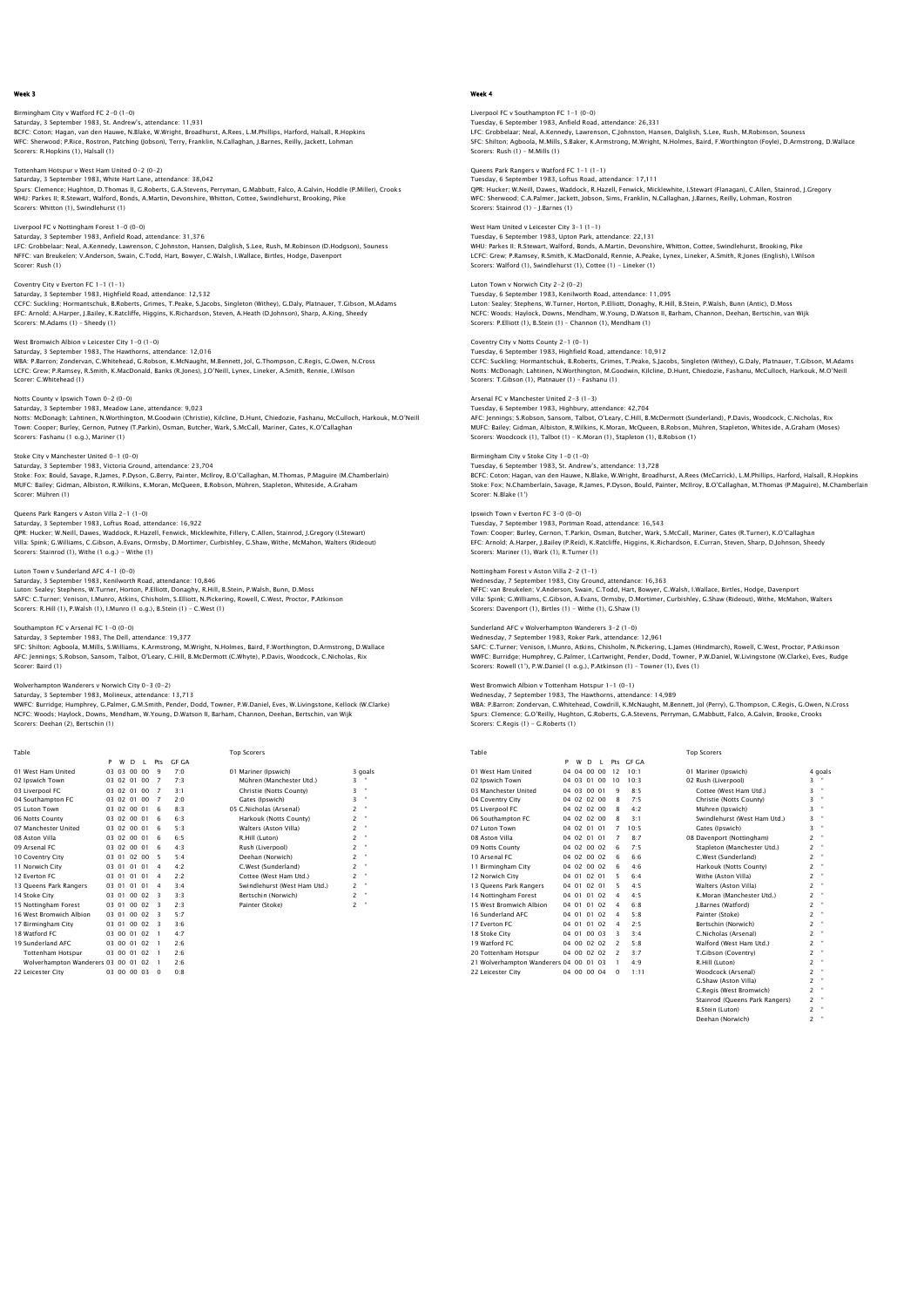Aston Villa v Norwich City 1-0 (1-0) Saturday, 10 September 1983, Villa Park, attendance: 18,887 Villa: Spink; G.Williams, C.Gibson, A.Evans, Ormsby, D.Mortimer, Curbishley, Rideout, Withe, McMahon, Walters NCFC: Woods; Haylock (Devine), Downs, Mendham, W.Young, D.Watson II, Barham, Channon, Deehan, Bertschin, van Wijk Scorer: D.Mortimer (1)

Ipswich Town v Stoke City 5-0 (3-0) Saturday, 10 September 1983, Portman Road, attendance: 16,315 Town: Cooper; Burley, Gernon, T.Parkin (Putney), Osman, Butcher, Wark, S.McCall, Mariner, Gates, K.O'Callaghan<br>Stoke: Fox; N.Chamberlain, Hampton, R.James, P.Dyson, G.Berry, Painter, Mcliroy (B.O'Callaghan), P.Maguire, M.T

Leicester City v Tottenham Hotspur 0-3 (0-2) Saturday, 10 September 1983, Filbert Street, attendance: 15,538 LCFC: Grew; P.Ramsey, R.Smith, K.MacDonald, Rennie, A.Peake, Lynex (English), Lineker, A.Smith, R.Jones, I.Wilson Spurs: Clemence; Hughton, G.O'Reilly, G.Roberts, G.A.Stevens, Perryman, G.Mabbutt, Falco, A.Galvin, Brooke (Bowen), Crooks Scorers: Crooks (1), G.Mabbutt (1), G.A.Stevens (1)

Watford FC v Notts County 3-1 (2-1) Saturday, 10 September 1983, Vicarage Road, attendance: 12,763 WFC: Sherwood; C.A.Palmer, Jackett, Jobson, Sims, Franklin, N.Callaghan, J.Barnes, Reilly, Lohman (Gilligan), Rostron<br>Notts: MCDonagh; Lahtinen, N.Worthington, M.Coodwin (Christie), Kilcline, D.Hunt, Chiedozie, Fashanu, Mc

Everton FC v West Bromwich Albion 0-0 Saturday, 10 September 1983, Goodison Park, attendance: 15,548 EFC: Arnold; A.Harper, J.Bailey, K.Ratcliffe, Higgins, Steven, E.Curran (K.Richardson), A.Heath, Sharp, D.Johnson, Sheedy<br>WBA: P.Barron; C.Whitehead, Cowdrill, Zondervan, K.McNauqht, M.Bennett, G.Robson (N.Cross), G.Thomps

Manchester United v Luton Town 2-0 (0-0)

Saturday, 10 September 1983, Old Trafford, attendance: 41,013 MUFC: Bailey; Gidman, Albiston, R.Wilkins, K.Moran, McQueen, B.Robson (Moses), Mühren, Stapleton, Whiteside, A.Graham<br>Luton: Sealey; Stephens, W.Turner, Horton, P.Elliott, Donaghy, R.Hill, B.Stein, P.Walsh, Bunn (Antic), D Scorers: Mühren (1'), Albiston (1)

Nottingham Forest v Queens Park Rangers 3–2 (2–1)<br>Saturday, 10 September 1983, City Ground, attendance: 14,607<br>NFFC: van Breukelen; V.Anderson, Swain, C.Todd, Hart, Bowyer, C.Walsh (Wigley), I.Wallace, Birtles, Hodge, Dave

Sunderland AFC v Southampton FC 0-2 (0-1)

Saturday, 10 September 1983, Roker Park, attendance: 12,716<br>SAFC: C.Turner; Venison, I.Munro, Atkins, Chisholm, Proctor, Bracewell, Rowell, C.West, N.Pickering, P.Atkinson (L.James)<br>SFC: Shilton; Aqboola, M.Mills, S.Willia Scorer: S.Moran (2)

Arsenal FC v Liverpool FC 0-2 (0-1)

Saturday, 10 September 1983, Highbury, attendance: 41,896 AFC: Jennings; S.Robson, Sansom, Talbot, O'Leary, C.Hill, Sunderland, P.Davis, Woodcock, C.Nicholas, Rix LFC: Grobbelaar; Neal, A.Kennedy, Lawrenson, C.Johnston, Hansen, Dalglish, S.Lee, Rush, M.Robinson, Souness Scorers: C.Johnston (1), Dalglish (1)

## West Ham United v Coventry City 5-2 (3-2)

Saturday, 10 September 1983, Upton Park, attendance: 22,195 WHU: Parkes II; R.Stewart, Walford, Bonds, A.Martin, Devonshire, Whitton, Cottee, Swindlehurst, Brooking, Pike CCFC: Suckling; Hormantschuk (Singleton), B.Roberts, Grimes, T.Peake, S.Jacobs, I.Butterworth, Withey, Platnauer, T.Gibson, M.Adams Scorers: Swindlehurst (3), Whitton (2) - T.Peake (1), Platnauer (1)

### Birmingham City 1-1 (1-1)

10 Birmingnam City 05 02 01 02 1<br>11 Notts County 05 02 00 03 6 6:8<br>12 Arsenal FC 05 02 00 03 6 6:8<br>13 Norwich City 05 01 02 02 5 6:5 14 Watford FC 05 01 02 02 5 8:9<br>15 Tottenham Hotspur 05 01 02 02 5 6:7 15 Tottenham Hotspur 05 01 02 02 5 6:7 16 Queens Park Rangers 05 01 02 02 5 6:8 West Bromwich Albion 05 01 02 02 5 6:8 18 Everton FC 05 01 02 02 5 2:5 18 Everton FC 05 01 02 02 5 2:5<br>19 Sunderland AFC 05 01 01 03 4 5:10<br>20 Stoke City 05 01 00 04 3 3:9 05 01 02 02<br>05 01 02 02<br>05 01 01 03<br>05 01 00 04

21 Wolverhampton Wanderers 05 00 02 03 2 5:10 22 Leicester City 05 00 00 05 0 1:14

Saturday, 10 September 1983, Molineux, attendance: 15,933 WWFC: Burridge; Humphrey, G.Palmer, Rudge, Pender, Dodd, I.Cartwright, P.W.Daniel (W.Livingstone), Eves, A.Gray, Towner BCFC: Coton; Hagan, van den Hauwe, N.Blake, W.Wright, Broadhurst, A.Rees (H.Gayle), L.M.Phillips, Harford, Halsall, R.Hopkins Scorers: Eves (1) - W.Wright (1')

| Table                |   |             |   |             |     |         | <b>Top Scorers</b>              |   |              |
|----------------------|---|-------------|---|-------------|-----|---------|---------------------------------|---|--------------|
|                      | P | w           | D | п.          | Prs | GE GA   |                                 |   |              |
| 01 West Ham United   |   | 05 05 00 00 |   |             | 15  | 15:3    | 01 Swindlehurst (West Ham Utd.) |   | 6 goals      |
| 02 Ipswich Town      |   | 05 04 01 00 |   |             | 13  | 15.3    | 02 Mariner (Ipswich)            | 5 |              |
| 03 Manchester United |   | 05 04 00 01 |   |             | 12  | 10:5    | 03 Mühren (Manchester Utd.)     | 4 | $\mathbf{H}$ |
| 04 Liverpool FC      |   |             |   | 05 03 02 00 | 11  | 6.2     | Gates (Ipswich)                 | 4 | ×            |
| 05 Southampton FC    |   | 05 03 02 00 |   |             | 11  | 5:1     | 05 Rush (Liverpool)             | 3 | $\mathbf{u}$ |
| 06 Aston Villa       |   | 05 03 01 01 |   |             | 10  | 9:7     | I.Barnes (Watford)              | 3 | ×            |
| 07 Coventry City     |   | 05 02 02 01 |   |             | 8   | 9:10    | Christie (Notts County)         | 3 | $\mathbf{H}$ |
| 08 Luton Town        |   | 05 02 01 02 |   |             | 7   | $10-7$  | Wark (Ipswich)                  | 3 | $\mathbf{H}$ |
| 09 Nottingham Forest |   | 05 02 01 02 |   |             | 7   | 7.7     | Stainrod (Queens Park Rangers)  | 3 | $\mathbf{u}$ |
| 10 Birmingham City   |   | 05 02 01 02 |   |             | 7   | 5.7     | Davenport (Nottingham)          | 3 | $\mathbf{H}$ |
| 11 Notts County      |   | 05 02 00 03 |   |             | 6   | 8:8     | Cottee (West Ham Utd.)          | 3 | ×            |
| 12 Arsenal FC        |   | 05 02 00 03 |   |             | 6   | $6 - 8$ | Harkouk (Notts County)          | 3 | $\mathbf{H}$ |
| 13 Norwich City      |   | 05 01 02 02 |   |             |     | 6.5     |                                 |   |              |

#### Week 6

Tottenham Hotspur v Everton FC 1–2 (0–2)<br>Saturday, 17 September 1983, White Hart Lane, attendance: 29,125<br>Spurs: Clemence: Hughton, G.O'Reilly, G.Roberts, P.Price, Perryman, G.Mabbutt, Falco, A.Galvin, Brooke, Crooks (A.Br EFC: Arnold; A.Harper, J.Bailey, K.Ratcliffe, Higgins, P.Reid (K.Richardson), Steven, A.Heath, Sharp, D.Johnson, Sheedy Scorers: Falco (1) - P.Reid (1), Sheedy (1)

Birmingham City v Ipswich Town 1-0 (0-0)

Saturday, 17 September 1983, St. Andrew's, attendance: 13,159 BCFC: Coton; Mumford, van den Hauwe, N.Blake, W.Wright, Broadhurst, H.Gayle, L.M.Phillips, Harford, Halsall, A.Rees (B.Stevenson) Town: Cooper; Burley, Gernon (Putney), T.Parkin, Osman, Butcher, Wark, S.McCall, Mariner, Gates, K.O'Callaghan Scorer: H.Gayle (1)

## Coventry City v Leicester City 2-1 (1-0)

Saturday, 17 September 1983, Highfield Road, attendance: 12,377<br>CCFC: Avamovic; Hormantschuk, B.Roberts, I.Butterworth, T.Peake, S.Jacobs, Withey, G.Daly, Platnauer, T.Gibson, K.Thompson (D.Bennett)<br>CCFC: Wallington: P.Ram

## Stoke City v Watford FC 0-4 (0-1)

Saturday, 17 September 1983, Victoria Ground, attendance: 12,691 Stoke: Fox; Bould, Savage, R.James, P.Dyson, P.Maguire, Painter, McIIroy, B.O'Callaghan, M.Thomas (Tueart), M.Chamberlair<br>WFC: Sherwood; C.A.Palmer, Jackett, Jobson, Terry, Franklin, N.Callaghan, J.Barnes, Reilly, Lohman,

## Luton Town v Wolverhampton Wanderers 4-0 (1-0)

Saturday, 17 September 1983, Kenilworth Road, attendance: 10,975 Luton: Sealey: Stephens, W.Turner, Horton, P.Elliott, Donaghy, R.Hill, B.Stein, P.Walsh, Bunn, D.Moss<br>WWFC: Burridge; Humphrey, G.Palmer (K.Hibbith), Rudge, Pender, Dodd, I.Cartwright, W.Livingstone, Eves, A.Gray, Towner<br>S

#### Notts County v Arsenal FC 0-4 (0-2)

Saturday, 17 September 1983, Meadow Lane, attendance: 10,217<br>Notts: McDonagh; T.Benjamin, N.Worthington, M.Goodwin (Christie), Kilcline, D.Hunt, Chiedozie, Fashanu, McCulloch, Harkouk, M.O'Neil<br>AFC: Jennings; S.Robson, San Scorers: Rix (1), D.Hunt (1 o.g.), Talbot (1), Woodcock (1)

#### Norwich City v Nottingham Forest 2-3 (2-2)

Saturday, 17 September 1983, Carrow Road, attendance: 15,017 NCFC: Woods; Haylock (Donowa), Downs, Mendham, Hareide, D.Watson II, Devine, Channon, Deehan, Bertschin, van Wijk<br>NFFC: van Breukelen; V.Anderson, Swain, C.Todd, C.Fairclough, Bowyer, C.Walsh (Smalley), I.Wallace, Davenpor Scorers: Bertschin (1), Deehan (1') – C.Walsh (3)

## West Bromwich Albion v West Ham United 1-0 (0-0)

Saturday, 17 September 1983, The Hawthorns, attendance: 15,161 WBA: P.Barron; C.Whitehead, Cowdrill, Zondervan, K.McNaught, M.Bennett, M.Lewis, G.Thompson, C.Regis, G.Owen, N.Cross (Perry) WHU: Parkes II; R.Stewart, Walford, Bonds, A.Martin, Devonshire, Orr (Goddard), Cottee, Swindlehurst, Brooking, Pike Scorer: G.Thompson (1)

## Liverpool FC v Aston Villa 2-1 (0-0)

Saturday, 17 September 1983, Anfield Road, attendance: 34,246 LFC: Grobbelaar; Neal, A.Kennedy, Lawrenson, C.Johnston, Hansen, Dalglish, S.Lee, Rush, M.Robinson, Souness Villa: Spink; G.Williams, C.Gibson, A.Evans, Ormsby, D.Mortimer, Curbishley, Rideout, Withe, McMahon, Walters (A.Morley) Scorers: Dalglish (1), Rush (1) - C.Gibson (1)

#### Southampton FC v Manchester United 3-0 (2-0) Southampton FC v Manchester United 5-0 (2-0)<br>Saturday, 17 September 1983, The Dell, attendance: 20,674

SFC: Shilton; Agboola, M.Mills, S.Williams, K.Armstrong, M.Wright, N.Holmes, S.Moran, F.Worthington, D.Armstrong, D.Wallace MUFC: Bailey; Duxbury, Albiston, R.Wilkins, K.Moran, McQueen, Moses, Mühren, Stapleton, Whiteside, A.Graham Scorers: S.Williams (2), D.Armstrong (1)

#### Queens Park Rangers v Sunderland AFC 3-0 (1-0)

Saturday, 17 September 1983, Loftus Road, attendance: 12,929

QPR: Hucker; W.Neill, Dawes, Waddock, R.Hazell (Sealy), Fenwick, Micklewhite, I.Stewart, C.Allen, Stainrod, J.Gregory<br>SAFC: C.Turner; Venison, Hindmarch, Atkins, Chisholm, Proctor, Bracewell, Rowell, C.West, N.Pickering, P

| Table                                  |   |             |    |                |               |       | <b>Top Scorers</b>              |   |                      |
|----------------------------------------|---|-------------|----|----------------|---------------|-------|---------------------------------|---|----------------------|
|                                        | P | W           | D. | $\mathbf{I}$   | Prs           | GE GA |                                 |   |                      |
| 01 West Ham United                     |   | 06 05 00 01 |    |                | 15            | 15.4  | 01 Swindlehurst (West Ham Utd.) |   | 6 goals              |
| 02 Southampton FC                      |   | 06 04 02 00 |    |                | 14            | 8:1   | 02 Mariner (Ipswich)            | 5 |                      |
| 03 Liverpool FC                        |   | 06 04 02 00 |    |                | 14            | 8.3   | I.Barnes (Watford)              | 5 | $\alpha$             |
| 04 Ipswich Town                        |   | 06 04       | 01 | $^{\circ}$     | 13            | 15.4  | 04 Rush (Liverpool)             | 4 | $\mathbf{a}$         |
| 05 Manchester United                   |   | 06 04 00 02 |    |                | 12            | 10:8  | Gates (Ipswich)                 | 4 |                      |
| 06 Coventry City                       |   | 06 03 02 01 |    |                | 11            | 11:11 | Stainrod (Queens Park Rangers)  | 4 | $\alpha$             |
| 07 Luton Town                          |   | 06 03 01    |    | 02             | 10            | 14:7  | Mühren (Manchester Utd.)        | 4 | $\scriptstyle\alpha$ |
| 08 Nottingham Forest                   |   | 06 03 01 02 |    |                | 10            | 10.9  | 08 T.Gibson (Coventry)          | 3 | $\alpha$             |
| Aston Villa                            |   | 06 03       | 01 | 0 <sub>2</sub> | 10            | 10.9  | Platnauer (Coventry)            | 3 | $\scriptstyle\alpha$ |
| 10 Birmingham City                     |   | 06 03 01    |    | 02             | 10            | 6:7   | Woodcock (Arsenal)              | 3 | $\alpha$             |
| 11 Arsenal FC                          |   | 06 03 00 03 |    |                | ۹             | 10.8  | Wark (Ipswich)                  | 3 | $\scriptstyle\alpha$ |
| 12 Watford FC                          |   | 06 02 02 02 |    |                | 8             | 12:9  | Bertschin (Norwich)             | 3 | $\scriptstyle\alpha$ |
| 13 Queens Park Rangers                 |   | 06 02 02 02 |    |                | 8             | 9.8   | C.Walsh (Nottingham)            | 3 | $\scriptstyle\alpha$ |
| 14 West Bromwich Albion                |   | 06 02 02 02 |    |                | 8             | 7:8   | Harkouk (Notts County)          | 3 | $\scriptstyle\alpha$ |
| 15 Everton EC                          |   | 06 02 02 02 |    |                | 8             | 4.6   | Deehan (Norwich)                | 3 | $\scriptstyle\alpha$ |
| 16 Notts County                        |   | 06 02 00 04 |    |                | 6             | 8:12  | <b>B.Stein (Luton)</b>          | 3 | $\alpha$             |
| 17 Norwich City                        |   | 06 01 02 03 |    |                | 5             | 8:8   | Christie (Notts County)         | 3 | $\scriptstyle\alpha$ |
| 18 Tottenham Hotspur                   |   | 06 01 02 03 |    |                | 5             | 7:9   | Cottee (West Ham Utd.)          | 3 | $\scriptstyle\alpha$ |
| 19 Sunderland AFC                      |   | 06 01       | 01 | 04             | 4             | 5:13  | Davenport (Nottingham)          | 3 | $\mathbf{a}$         |
| 20 Stoke City                          |   | 06 01 00 05 |    |                | 3             | 3:13  |                                 |   |                      |
| 21 Wolverhampton Wanderers 06 00 02 04 |   |             |    |                | $\mathcal{P}$ | 5:14  |                                 |   |                      |
| 22 Leicester City                      |   | 06 00 00 06 |    |                | $\Omega$      | 2:16  |                                 |   |                      |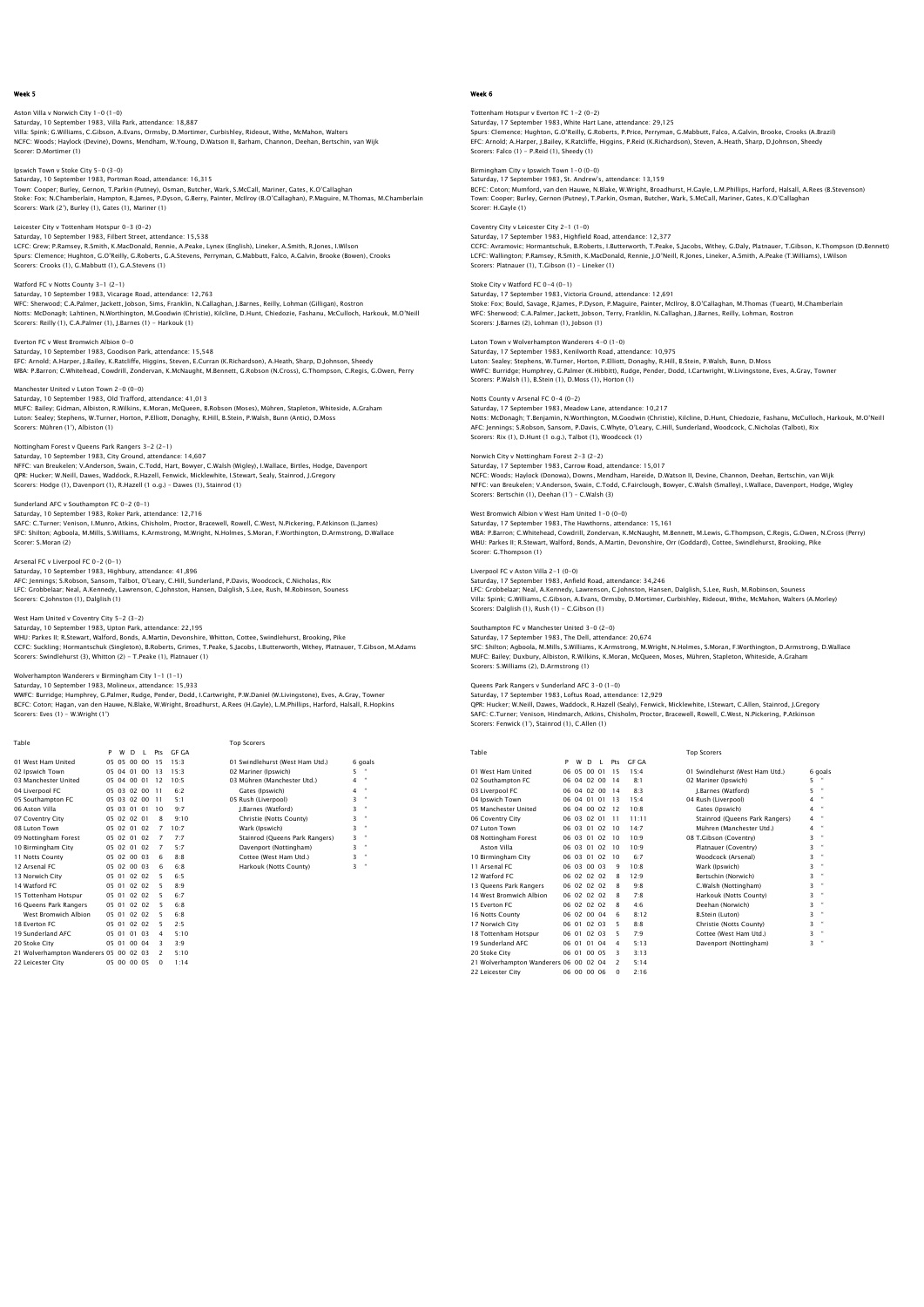# Manchester United v Liverpool FC 1–0 (0–0)<br>Saturday, 24 September 1983, Old Trafford, attendance: 56,121<br>MUFC: Bailey; Duxbury, Albiston, R.Wilkins, K.Moran, McQueen, B.Robson, Mühren, Stapleton, Whiteside, A.Graham

LFC: Grobbelaar; Neal (Nicol), A.Kennedy, Lawrenson, C.Johnston, Hansen, Dalglish, S.Lee, Rush, M.Robinson, Souness Scorer: Stapleton (1)

## West Ham United v Notts County 3-0 (1-0) Saturday, 24 September 1983, Upton Park, attendance: 20,613

WHU: Parkes II; R.Stewart, Walford, Bonds, A.Martin, Devonshire, Goddard, Cottee, Swindlehurst, Brooking, Pike Notts: McDonagh; T.Benjamin, N.Worthington, M.O'Neill, Kilcline, D.Hunt, McParland, Christie (Chiedozie), McCulloch, Harkouk, Mair Scorers: Brooking (1), Goddard (1), R.Stewart (1')

## Watford FC v Tottenham Hotspur 2-3 (1-0)

Saturday, 24 September 1983, Vicarage Road, attendance: 21,056<br>WFC: Sherwood; C.A.Palmer, Sinnott, Jobson, Terry, Jackett, N.Callaghan, J.Barnes, Reilly (Gilligan), Lohman, Rostron<br>Spurs: Clemence; Hughton, A.Calvin, G.Rob

#### Sunderland AFC v Coventry City 1-0 (0-0)

Saturday, 24 September 1983, Roker Park, attendance: 11,612 SAFC: C.Turner; Venison, Hindmarch, Atkins, Chisholm, Proctor, Bracewell, Rowell, C.West, N.Pickering, L.James (J.Cooke)<br>CCFC: Avramovic; Hormantschuk, B.Roberts, I.Butterworth, T.Peake, Allardyce, Withey, G.Daly, Platnaue

#### Ipswich Town v West Bromwich Albion 3-4 (2-2)

Saturday, 24 September 1983, Portman Road, attendance: 16,611 Town: Cooper; T.Parkin, Gernon, Putney, Osman, Butcher, Wark, S.McCall, Mariner, Gates, K.O'Callaghan<br>WBA: P.Barron; C.Whitehead, Cowdrill, Zondervan, K.McNauqht, M.Bennett, M.Lewis, G.Thompson, C.Reqis, G.Robson (Perry), Scorers: Wark (1'), Gates (1), Mariner (1) – Zondervan (1), C.Regis (1), Perry (1), G.Thompson (1')

#### Arsenal FC v Norwich City 3-0 (1-0)

Saturday, 24 September 1983, Higbury, attendance: 24,438<br>AFC: Jennings; S.Robson, Sansom, C.Whyte, O'Leary, C.Hill, Sunderland, P.Davis, L.R.Chapman, C.Nicholas (B.McDermott), Rix<br>NCFC: Woods; Devine, Downs, Mendham, Harei Scorers: Sunderland (2), L.R.Chapman (1)

Leicester City v Stoke City 2–2 (2–2)<br>Saturday, 24 September 1983, Filbert Street, attendance: 10,215<br>LCFC: Wallington; P.Ramsey, R.Smith, K.MacDonald, T.Williams, J.O'Neill, Lynex, Lineker, A.Smith (A.Peake), R.Jones, I.W Scorers: R.Jones (1), Lineker (1) – Painter (1), P.Maguire (1)

#### Everton FC v Birmingham City 1-1 (0-1)

Saturday, 24 September 1983, Goodison Park, attendance: 15,253 EFC: Arnold; A.Harper, J.Bailey, K.Ratcliffe, Higgins, P.Reid, Steven (A.King), A.Heath, Sharp, D.Johnson, Sheedy BCFC: Coton; Mumford, van den Hauwe, N.Blake, W.Wright, Broadhurst (B.Stevenson), H.Gayle, L.M.Phillips, Harford, Halsall, A.Rees Scorers: Sharp (1') - H.Gayle (1)

## mpton Wanderers v Queens Park Rangers 0-4 (0-3)

Saturday, 24 September 1983, Molineux, attendance: 11,511 WWFC: Burridge; Humphrey, G.Palmer, G.M.Smith, Pender, Dodd, I.Cartwright, W.Clarke, W.Livingstone (Towner), A.Gray, M.Matthews QPR: Hucker; W.Neill, Dawes, Waddock, A.McDonald, Fenwick, Micklewhite, I.Stewart, C.Allen, Stainrod, J.Gregory (Sealy) Scorers: C.Allen (2), J.Gregory (1), Stainrod (1)

#### Aston Villa v Southampton FC 1-0 (1-0)

Saturday, 24 September 1983, Villa Park, attendance: 21,207

Villa: Spink; G.Williams, C.Gibson, A.Evans, Ormsby, D.Mortimer, Curbishley, Walters, Withe, McMahon, A.Morley<br>SFC: Shilton; Agboola, M.Mills, S.Williams, K.Armstrong, M.Wright, N.Holmes, S.Moran, F.Worthington, D.Armstron

#### Nottingham Forest v Luton Town 1-0 (0-0) Saturday, 24 September 1983, City Ground, attendance: 16,296

NFFC: van Breukelen; V.Anderson, Swain, C.Todd, Hart, Bowyer, C.Walsh, I.Wallace, Birtles, Hodge, Wigley<br>Luton: Sealey; Stephens, W.Turner, Horton, P.Elliott, Donaghy, R.Hill, B.Stein, P.Walsh, Bunn (Antic), D.Moss<br>Scorer:

| Table                                  |    |             |          |              |                          |              | <b>Top Scorers</b>                |   |              |
|----------------------------------------|----|-------------|----------|--------------|--------------------------|--------------|-----------------------------------|---|--------------|
|                                        | P  | W           | D        | $\mathbf{I}$ | Pts                      | <b>GF GA</b> |                                   |   |              |
| 01 West Ham United                     | 07 |             | 06 00 01 |              | 18                       | 18.4         | 01 Mariner (Ipswich)              |   | 6 goals      |
| 02 Manchester United                   |    | 07 05 00 02 |          |              | 15                       | 11.8         | Swindlehurst (West Ham Utd.)      | 6 |              |
| 03 Southampton FC                      |    | 07 04 02 01 |          |              | 14                       | 8.2          | 03 Stainrod (Queens Park Rangers) | 5 | $\mathbf{a}$ |
| 04 Liverpool FC                        |    | 07 04 02 01 |          |              | 14                       | 8.4          | I.Barnes (Watford)                | 5 | $\mathbf{a}$ |
| 05 Ipswich Town                        |    | 07 04 01 02 |          |              | 13                       | 18.8         | Gates (Ipswich)                   | 5 | ×            |
| 06 Nottingham Forest                   |    | 07 04 01 02 |          |              | 13                       | 11.9         | 06 Mühren (Manchester Utd.)       | 4 | ×            |
| Aston Villa                            |    | 07 04 01 02 |          |              | 13                       | 11.9         | Rush (Liverpool)                  | 4 | $\mathbf{a}$ |
| 08 Arsenal FC                          |    | 07 04 00 03 |          |              | 12                       | 13.8         | C.Allen (Oueens Park Rangers)     | 4 | $\mathbf{a}$ |
| 09 Queens Park Rangers                 |    | 07 03 02 02 |          |              | 11                       | 13.8         | Wark (Ipswich)                    | 4 | $\mathbf{a}$ |
| 10 West Bromwich Albion                |    | 07 03 02 02 |          |              | 11                       | 11:11        | 10 Deehan (Norwich)               | 3 | $\mathbf{a}$ |
| 11 Coventry City                       |    | 07 03 02 02 |          |              | 11                       | 11:12        | Platnauer (Coventry)              | 3 | $\mathbf{a}$ |
| 12 Birmingham City                     |    | 07 03 02 02 |          |              | 11                       | 7.8          | Christie (Notts County)           | ż | ×            |
| 13 Luton Town                          |    | 07 03 01 03 |          |              | 10                       | 14.8         | Davenport (Nottingham)            | 3 | $\alpha$     |
| 14 Everton EC                          |    | 07 02 03 02 |          |              | q                        | 5:7          | B.Stein (Luton)                   | 3 | $\mathbf{a}$ |
| 15 Watford FC                          |    | 07 02 02 03 |          |              | 8                        | 14:12        | T.Gibson (Coventry)               | ż | ×            |
| 16 Tottenham Hotspur                   |    | 07 02 02 03 |          |              | 8                        | 10:11        | Painter (Stoke)                   | 3 | $\mathbf{a}$ |
| 17 Sunderland AFC                      |    | 07 02 01 04 |          |              | 7                        | 6:13         | Lineker (Leicester)               | 3 | $\mathbf{a}$ |
| 18 Notts County                        |    | 07 02 00 05 |          |              | 6                        | 8:15         | C.Regis (West Bromwich)           | 3 | ×            |
| 19 Norwich City                        |    | 07 01 02 04 |          |              | 5                        | 8:11         | Cottee (West Ham Utd.)            | 3 | $\mathbf{a}$ |
| 20 Stoke City                          |    | 07 01 01 05 |          |              | 4                        | 5:15         | G.Thompson (West Bromwich)        | 3 | $\mathbf{a}$ |
| 21 Wolverhampton Wanderers 07 00 02 05 |    |             |          |              | $\overline{\phantom{a}}$ | 5:18         | Bertschin (Norwich)               | 3 | $\mathbf{a}$ |
| 22 Leicester City                      |    | 07 00 01 06 |          |              | 1                        | 4:18         | Withe (Aston Villa)               | 3 | $\mathbf{a}$ |
|                                        |    |             |          |              |                          |              | Stapleton (Manchester Utd.)       | 3 | $\mathbf{a}$ |
|                                        |    |             |          |              |                          |              | C.Walsh (Nottingham)              | 3 | ×            |
|                                        |    |             |          |              |                          |              | C.West (Sunderland)               | 3 | $\mathbf{u}$ |
|                                        |    |             |          |              |                          |              | Woodcock (Arsenal)                | 3 | $\mathbf{u}$ |

Harkouk (Notts Co

## Week 8

Luton Town v Aston Villa 1–0 (0–0)<br>Saturday, 1 October 1983, Kenilworth Road, attendance: 12,747<br>Luton: Sealey; Stephens, W.Turner, Horton, P.Elliott, Donaghy, R.Hill, B.Stein, P.Walsh, Bunn, D.Moss (Antic) Villa: Spink; G.Williams, C.Gibson, A.Evans, Ormsby, D.Mortimer, Curbishley, Walters, Withe, D.Bremner, A.Morley (G.Shaw) Scorer: D.Moss (1')

## Coventry City v Ipswich Town 1-2 (0-2) Saturday, 1 October 1983, Highfield Road, attendance: 10,492

CCFC: Avramovic; Hormantschuk (J.Hendrie), B.Roberts, Grimes, T.Peake, Allardyce, Withey, G.Daly, Platnauer, T.Gibson, D.Bennett Town: Cooper; Burley, Gernon, Putney, Osman, Butcher, Wark, S.McCall, Mariner (D'Avray), Gates, K.O'Callaghan Scorers: T.Gibson (1) – Mariner (1), K.O'Callaghan (1)

#### Queens Park Rangers v Arsenal FC 2-0 (1-0) Saturday, 1 October 1983, Loftus Road, attendance: 26,293

QPR: Hucker; W.Neill, Dawes, Waddock, A.McDonald, Fenwick, Micklewhite, I.Stewart, C.Allen, Stainrod, J.Gregory<br>AFC: Jennings; S.Robson, Sansom, C.Whyte, O'Leary, C.Hill, Sunderland, P.Davis, L.R.Chapman, C.Nicholas, Rix Scorers: J.Gregory (1), W.Neill (1)

#### Liverpool FC v Sunderland AFC 0-1 (0-1) Saturday, 1 October 1983, Anfield Road, attendance: 29,534

LFC: Grobbelaar; Nicol, A.Kennedy, Lawrenson, C.Johnston, Hansen, Dalglish, S.Lee, Rush, M.Robinson, Souness SAFC: C.Turner; Venison, S.Elliott, Atkins, Chisholm, Proctor, Bracewell, Rowell, C.West, N.Pickering, L.James Scorer: Rowell (1')

#### West Bromwich Albion v Watford FC 2-0 (2-0)

Saturday, 1 October 1983, The Hawthorns, attendance: 14,456 WBA: P.Barron; A.Webb, Cowdrill, C.Whitehead, K.McNaught, M.Bennett, M.Lewis, Zondervan, C.Regis, G.Thompson, N.Cross (Childs)<br>WFC: Sherwood; C.A.Palmer, Sinnott, Jobson, Terry, I.Bolton, N.Callaghan, J.Barnes, Gilligan (I Scorers: C.Regis (1), G.Thompson (1)

#### Norwich City v Manchester United 3-3 (0-1)

Saturday, 1 October 1983, Carrow Road, attendance: 19,680<br>NCFC: Woods; Haylock, Downs, Mendham, Hareide, D.Watson II (M.Pickering), Devine, Channon, Donowa, Bertschin, D.P. Bennett<br>MUFC: Bailey; Duxbury, Albiston, R.Wilkin Scorers: D.P.Bennett (1), Channon (1), Donowa (1) - Whiteside (2), Stapleton (1)

#### Southampton FC v Wolverhampton Wanderers 1-0 (0-0)

Saturday, 1 October 1983, The Dell, attendance: 16,589 SFC: Shilton; Agboola, M.Mills, S.Williams, K.Armstrong, M.Wright, N.Holmes, S.Moran, F.Worthington, D.Armstrong, D.Wallace<br>WWFC: Bradshaw; Humphrey, M.Bennett II, P.W.Daniel, Coy, Dodd, K.Hibbitt, W.Clarke, I.Cartwright, Scorer: F.Worthington (1)

## Stoke City v West Ham United 3-1 (1-0)

Staturday, 1 October 1983, Victoria Ground, attendance: 13,852 Stoke: Fox; G.Berry, Hampton, R.James, P.Dyson, McAughtrie, Painter, McIlroy, B.O'Callaghan, M.Thomas, M.Chamberlair<br>WHU: Parkes II; R.Stewart, Walford, Bonds, A.Martin, Devonshire, Whitton, Goddard, Swindlehurst, Brooking Scorers: Painter (1), M.Chamberlain (1), M.Thomas (1) – R.Stewart (1')

## Birmingham City v Leicester City 2-1 (2-0)

Saturday, 1 October 1983, St. Andrew's, attendance: 15,212 BCFC: Coton; Hagan, van den Hauwe, N.Blake, W.Wright, A.Rees, H.Gayle, L.M.Phillips, Harford, Halsall, R.Hopkins LCFC: Wallington; T.Williams, R.Smith, K.MacDonald, R.Hazell, J.O'Neill, Lynex, Lineker, R.Jones (A.Peake), P.Ramsey, I.Wilson Scorers: A.Rees (1), Harford (1) – Lineker (1)

#### Notts County v Everton FC 0-1 (0-1) Saturday, 1 October 1983, Meadow Lane, attendance: 7,949

Notts: McDonagh; T.Benjamin, N.Worthington, M.Goodwin, Kilcline, D.Hunt, Chiedozie, Christie, McCulloch (Mair), Harkouk, M.O'Neill EFC: Southall; A.Harper, J.Bailey, K.Ratcliffe, Higgins, P.Reid, Steven, A.Heath, Sharp, A.Irvine, Sheedy Scorer: P.Reid (1)

Tottenham Hotspur v Nottingham Forest 2-1 (0-1) Sunday, 2 October 1983, White Hart Lane, attendance: 30,596

Spurs: Clemence; Hughton, A.Galvin, G.Roberts, G.A.Stevens, Perryman, G.Mabbutt, Archibald, Falco, Hoddle, A.Brazil (Brooke)<br>NFFC: van Breukelen; V.Anderson, Swain, C.Todd, Hart, Bowyer, Wigley, I.Wallace, Birtles, Hodge,

| Table                               |    |          |                |                |                          |       | <b>Top Scorers</b>                        |
|-------------------------------------|----|----------|----------------|----------------|--------------------------|-------|-------------------------------------------|
|                                     | P  | w        | D              | $\mathbf{L}$   | Pts                      | GE GA |                                           |
| 01 West Ham United                  | 08 | 06       | 0 <sup>0</sup> | 0 <sub>2</sub> | 18                       | 19.7  | 01 Mariner (Ipswich)<br>7 goals           |
| 02 Southampton FC                   |    |          | 08 05 02 01    |                | 17                       | 9.2   | 02 Swindlehurst (West Ham Utd.)<br>6      |
| 03 Ipswich Town                     |    | 08 05    | 01             | 0 <sub>2</sub> | 16                       | 20.9  | 5<br>03 Stainrod (Oueens Park Rangers)    |
| 04 Manchester United                |    | 08 05    | 01             | 0 <sub>2</sub> | 16                       | 14:11 | 5<br>$\mathbf{a}$<br>I.Barnes (Watford)   |
| 05 Queens Park Rangers              |    |          | 08 04 02 02    |                | 14                       | 15:8  | 5<br>$\alpha$<br>Gates (Ipswich)          |
| 06 Liverpool FC                     |    |          | 08 04 02 02    |                | 14                       | 8:5   | $\alpha$<br>06 Lineker (Leicester)<br>4   |
| 07 West Bromwich Albion             |    |          | 08 04 02 02    |                | 14                       | 13:11 | $\mathbf{a}$<br>C.Walsh (Nottingham)<br>4 |
| 08 Birmingham City                  |    |          | 08 04 02 02    |                | 14                       | 9:9   | T.Gibson (Coventry)<br>4                  |
| 09 Luton Town                       |    |          | 08 04 01 03    |                | 13                       | 15:8  | Rush (Liverpool)<br>4                     |
| 10 Nottingham Forest                |    |          | 08 04 01 03    |                | 13                       | 12:11 | ٠<br>Mühren (Manchester Utd.)<br>4        |
| 11 Aston Villa                      |    | 08 04    | 01             | 03             | 13                       | 11:10 | C.Allen (Queens Park Rangers)<br>4        |
| 12 Arsenal FC                       |    | 08 04    | 00             | 04             | 12                       | 13:10 | $\mathbf{a}$<br>Painter (Stoke)<br>4      |
| 13 Everton EC                       |    |          | 08 03 03 02    |                | 12                       | 6.7   | $\mathbf{a}$<br>Wark (Ipswich)<br>4       |
| 14 Tottenham Hotspur                |    |          | 08 03 02 03    |                | 11                       | 12:12 | ٠<br>G.Thompson (West Bromwich)<br>4      |
| 15 Coventry City                    |    |          | 08 03 02 03    |                | 11                       | 12:14 | ٠<br>Stapleton (Manchester Utd.)<br>4     |
| 16 Sunderland AFC                   |    |          | 08 03 01 04    |                | 10                       | 7:13  | C.Regis (West Bromwich)<br>4              |
| 17 Watford FC                       |    |          | 08 02 02 04    |                | 8                        | 14.14 |                                           |
| 18 Stoke City                       |    |          | 08 02 01 05    |                | 7                        | 8:16  |                                           |
| 19 Norwich City                     |    | 08 01    | 03 04          |                | 6                        | 11:14 |                                           |
| 20 Notts County                     |    |          | 08 02 00 06    |                | 6                        | 8:16  |                                           |
| 21 Wolverhampton Wanderers 08 00 02 |    |          |                | 06             | $\overline{\phantom{a}}$ | 5:19  |                                           |
| 22 Leicester City                   |    | 08 00 01 |                | 07             |                          | 5:20  |                                           |

| 01 Mariner (Ipswich)              |   | 7 goal   |
|-----------------------------------|---|----------|
| 02 Swindlehurst (West Ham Utd.)   | 6 |          |
| 03 Stainrod (Queens Park Rangers) | 5 |          |
| I.Barnes (Watford)                | 5 |          |
| Gates (Ipswich)                   | 5 |          |
| 06 Lineker (Leicester)            | 4 | ٠        |
| C.Walsh (Nottingham)              | 4 |          |
| T.Gibson (Coventry)               | 4 |          |
| Rush (Liverpool)                  | 4 |          |
| Mühren (Manchester Utd.)          | 4 |          |
| C.Allen (Queens Park Rangers)     | 4 |          |
| Painter (Stoke)                   | 4 |          |
| Wark (Ipswich)                    | 4 | $\alpha$ |
| G.Thompson (West Bromwich)        | 4 | ۰        |
| Stapleton (Manchester Utd.)       | 4 |          |
| C.Reais (West Bromwich)           | 4 |          |
|                                   |   |          |